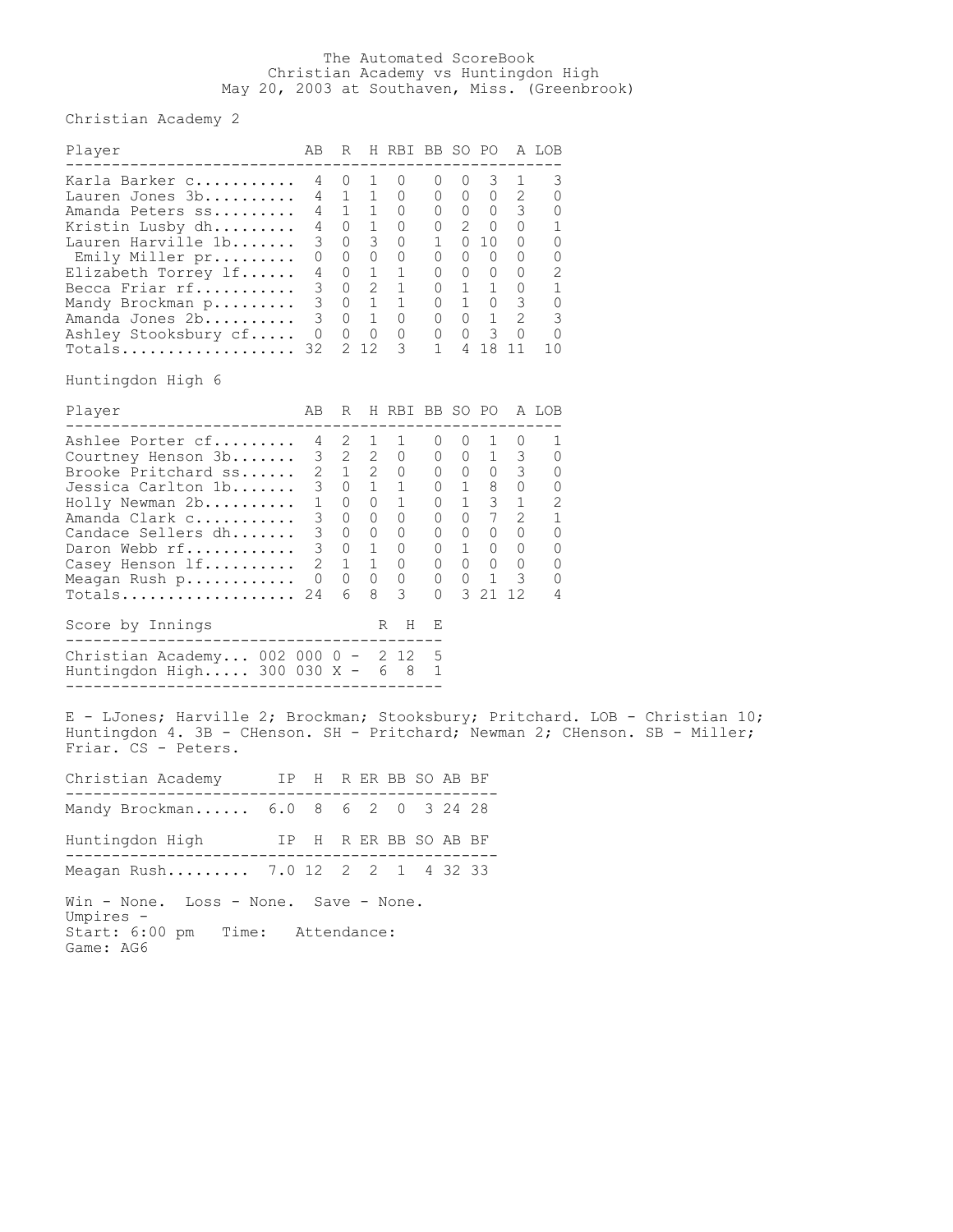The Automated ScoreBook Christian Academy vs Huntingdon High - Play-by-Play May 20, 2003 at Southaven, Miss. (Greenbrook)

| Score by Innings                                                         |  |  | R H F. |  |
|--------------------------------------------------------------------------|--|--|--------|--|
| Christian Academy 002 000 0 - 2 12 5<br>Huntingdon High 300 030 $X - 68$ |  |  |        |  |

Christian Academy starters: 11/c Barker; 21/3b LJones; 9/ss Peters; 2/dh Lusby; 10/1b Harville; 4/lf Torrey; 5/rf Friar; 6/p Brockman; 1/2b AJones; 8/cf Stooksbury; Huntingdon High starters: 3/cf Porter; 21/3b Henson; 1/ss Pritchard; 7/1b Carlton; 5/2b Newman; 16/c Clark; 10/dh Sellers; 9/rf Webb; 22/lf CHenson; 24/p Rush;

**Christian Academy 1st -** Barker singled. LJones reached on a fielder's choice; Barker out at second ss to 2b. Peters flied out to cf. Lusby struck out swinging. *0 runs, 1 hit, 0 errors, 1 LOB.*

**Huntingdon High 1st -** Porter reached on an error by 1b. Henson reached on an error by p, advanced to second on an error by cf; Porter advanced to second on an error by p, advanced to third on an error by cf. Pritchard singled, advanced to third on an error by 3b; Henson advanced to third, scored on an error by 3b, unearned; Porter scored, unearned. Carlton struck out swinging. Newman grounded out to 2b, SAC, RBI; Pritchard scored, unearned. Clark flied out to cf. *3 runs, 1 hit, 4 errors, 0 LOB.*

**Christian Academy 2nd -** Harville singled. Torrey grounded out to p; Harville advanced to second. Friar singled; Harville advanced to third. Friar stole second. Brockman singled, RBI. AJones singled; Brockman advanced to second; Friar advanced to third; Harville out at home 3b to c. Barker reached on a fielder's choice; AJones advanced to second; Brockman out at third 3b unassisted. *0 runs, 4 hits, 0 errors, 3 LOB.*

**Huntingdon High 2nd -** Sellers grounded out to ss. Webb grounded out to 2b. CHenson grounded out to ss. *0 runs, 0 hits, 0 errors, 0 LOB.*

**Christian Academy 3rd -** LJones singled. Peters reached on an error by ss; LJones advanced to second. Lusby struck out swinging. Harville walked; Peters advanced to second; LJones advanced to third. Torrey singled, RBI; Harville advanced to second; Peters advanced to third; LJones scored. Friar singled, RBI; Torrey advanced to second; Harville advanced to third; Peters scored. Brockman reached on a fielder's choice; Friar advanced to second; Torrey advanced to third; Harville out at home ss to c. AJones grounded out to p. *2 runs, 3 hits, 1 error, 3 LOB.*

**Huntingdon High 3rd -** Porter flied out to rf. Henson singled. Pritchard singled; Henson advanced to second. Carlton flied out to cf. Newman struck out swinging. *0 runs, 2 hits, 0 errors, 2 LOB.*

**Christian Academy 4th -** Barker grounded out to 2b. LJones grounded out to p. Peters singled. Peters out at second c to 2b, caught stealing. *0 runs, 1 hit, 0 errors, 0 LOB.*

**Huntingdon High 4th -** Clark grounded out to p. Sellers grounded out to 3b. Webb struck out swinging. *0 runs, 0 hits, 0 errors, 0 LOB.*

**Christian Academy 5th -** Lusby grounded out to p unassisted. Harville singled. Miller pinch ran for Harville. Miller stole second. Torrey popped up to c. Friar struck out swinging. *0 runs, 1 hit, 0 errors, 1 LOB.*

**Huntingdon High 5th -** Harville to 1b for Miller. CHenson tripled. Porter singled, RBI; CHenson scored. Henson singled, bunt; Porter advanced to second. Pritchard out at first c to 2b, SAC; Henson advanced to second; Porter advanced to third. Carlton singled, RBI; Henson advanced to third; Porter scored. Carlton advanced to second on an error by 1b; Henson scored, unearned. Newman grounded out to p, SAC; Carlton advanced to third. Clark flied out to cf. *3 runs, 4 hits, 1 error, 1 LOB.*

**Christian Academy 6th -** Brockman struck out swinging. AJones grounded out to c. Barker grounded out to ss. *0 runs, 0 hits, 0 errors, 0 LOB.*

**Huntingdon High 6th -** Sellers grounded out to 3b. Webb singled. CHenson grounded out to p, SAC; Webb advanced to second. Porter grounded out to ss. *0 runs, 1 hit, 0 errors, 1 LOB.*